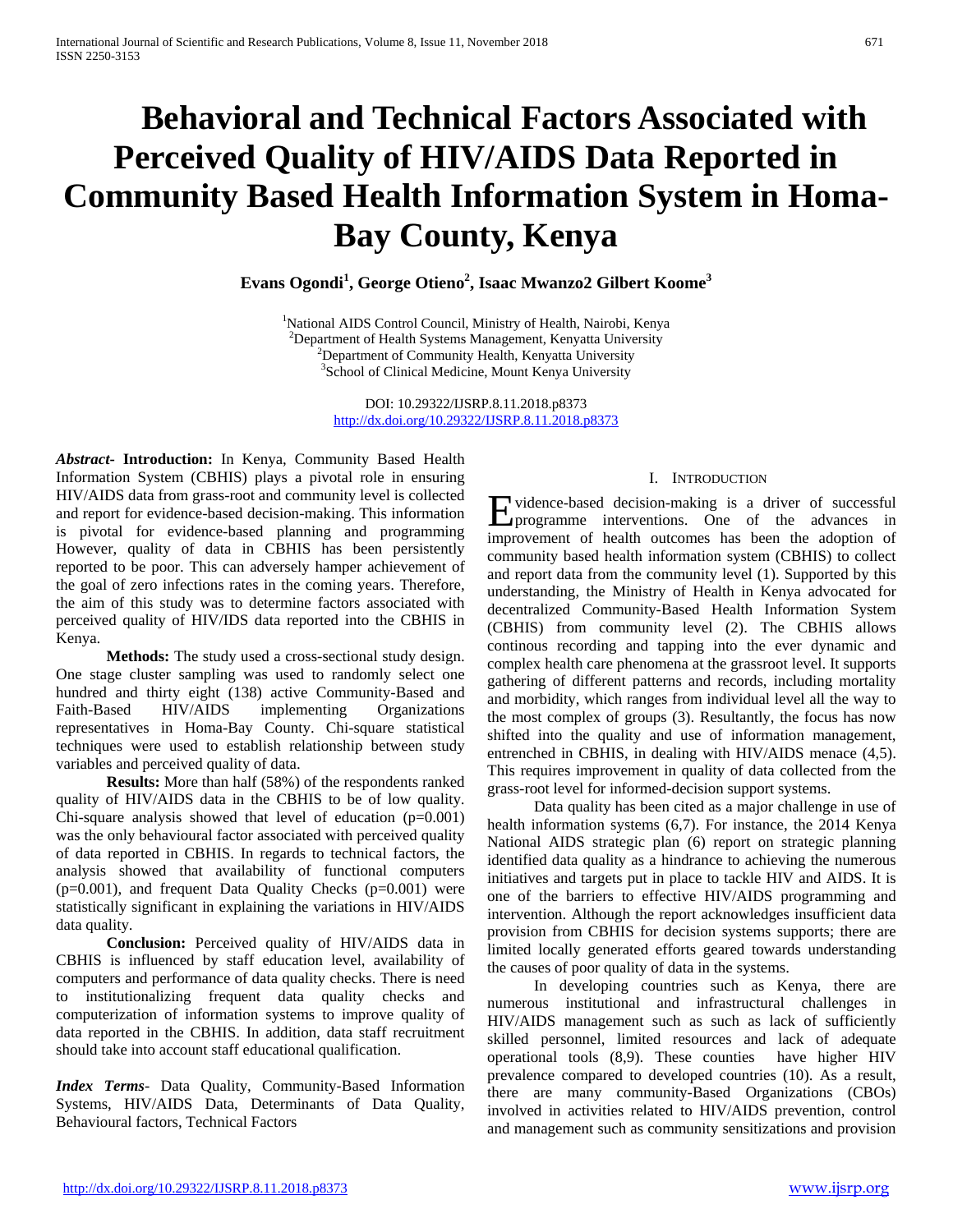support networks (5). These CBOs contributes a large proportion of data sets to the CBHIS which is inter-linked to national health information systems.

 The CBOs are reported to have weak financing and management structures for data management (11,12). For instance, many of the CBOs are poorly staffed with inadequately skilled volunteers (3), lack proper equipment such as standardized data collection tools (1) and lack sufficient funds to finance their activities (7,13). Despite these challenges, they undertake technical roles of collecting, entering and reporting activity data in these CBHIS. Kenya has a national body, NACC, mandated with coordinating HIV and AIDS activities. Despite of its oversite and accountability role which includes ensuring HIV/AIDS data quality, there has been no data quality assurance (DQA) audits on the community based program reporting system(COBPAR) since adoption of these in 2006 (2,6). Most of the audit focus on national health information systems (6,14). The COBPAR system is a CBHIS used by the community based organization to report on HIV and AIDS intervention programs. Nevertheless, this data is used at the community, county and national level to inform decisions and interventions. It is against this backdrop that this study sought to achieve two main objectives; (1) Determine behavioural factors associated with perceived quality of data in CBHIS at the community level and (ii) Determine technical factors associated with perceived quality of data in CBHIS at the community level

## II. METHODS

 This was a cross-sectional study undertaken in April 2016 among 213 data management representative drawn from community-Based Organizations (CBOs) implementing HIV/AIDS activities in Homa-Bay County, Kenya. Homa-Bay County has eight sub-counties namely Homa-Bay town, Karachuonyo, Dhiwa, Mbita, Rangwe, Suba, Kabondo kasipul and Kasipul. The Estimated population (2013) is 1,053,465 spread all through the sub-counties. In Nyanza region, Homa Bay County leads with HIV prevalence of over 25% causing the county to contribute the largest data sets related to HIV/AIDS (6). The total number of CBOs implementing HIV and AIDS activities in the county is 213.

 Homa-Bay County was sampled purposively because it had the highest statistics on HIV prevalence in Kenya (6). One stage cluster sampling was used to sample 138 CBO based on the eight sub- counties. To ensure representativeness of the sampled organizations, a proportional to size formulae was used to select 138 organizations out of the 213 implementing organizations based on their host sub-county. Simple random sampling was then used to select one data management representative from each CBO sampled. A serialized list of all the staff involved in data management activities from the selected organizations was prepared using a continuous numbering system. A table of random numbers was then used to randomly select and recruit one respondent from each of the sampled organization to participate in the study. CBO representatives who had less than twelve months experience in the CBO and those whose roles were not data related were excluded from the study. A pre-tested interviewer administered questionnaire was used to collect data from the respondents. The questionnaire included key questions

on behavioural factors, technical factors and quality data reported in the CBHIS.

 Collected data was coded, entered, cleaned and analyzed using SPSS version 21 statistical package. Questionnaires with missing, inconsistent and incomplete data were cleaned and data imputation done to ensure the integrity of data used. To determine perceived quality of data in the CBHIS, respondents were asked to rank quality of data in the CBHIS using a 5-likert scale points for the five core quality dimensions used in the study. The five quality dimensions used were completeness, conformity, accuracy, integrity and timeliness of the data. A mean quality index was derived from the five dimensions after which a median value was used to split the index into two categories; low and high quality (15) This was used as measure of data quality in the CBHIS. To analyze the data, crosstabulation was used to study relationship study variables. This was followed by chi-square analysis which was used to establish association between study variables and perceived quality of data reported in CBHIS. In this study, statistical significance for testing hypothesis was inferred at 5 percent (P-value  $=0.05$ ).

Ethical clearance to conduct the study was obtained from Kenyatta University Ethical Review Board. Written informed consent forms were used obtain informed consent from study participants. The forms articulated ethical consideration of the study in which the aim and need for the study as well as process of participation or withdrawal from the study.

## III. RESULTS

# **Perceived data quality**

 A total of 138 CBO representatives participated in the study. Overall, more than half (58%) of the respondents ranked quality of data in the CBHIS as low while 42% ranked the data quality as high.



*Figure* **1: Perceived Quality of HIV/AIDS Data in CBHIS**

# **Behavioral Factors and their Association with Quality of HIV/AIDS Data in CBHIS**

 In regards to males, 59% were males. Males tendered to rank data quality high (70.4%) compared to females (29.6%). Gender of staff,  $(\chi^2(1) = 2.643, p = 0.144)$ , had no statistically significant relationship with perceived data quality reported in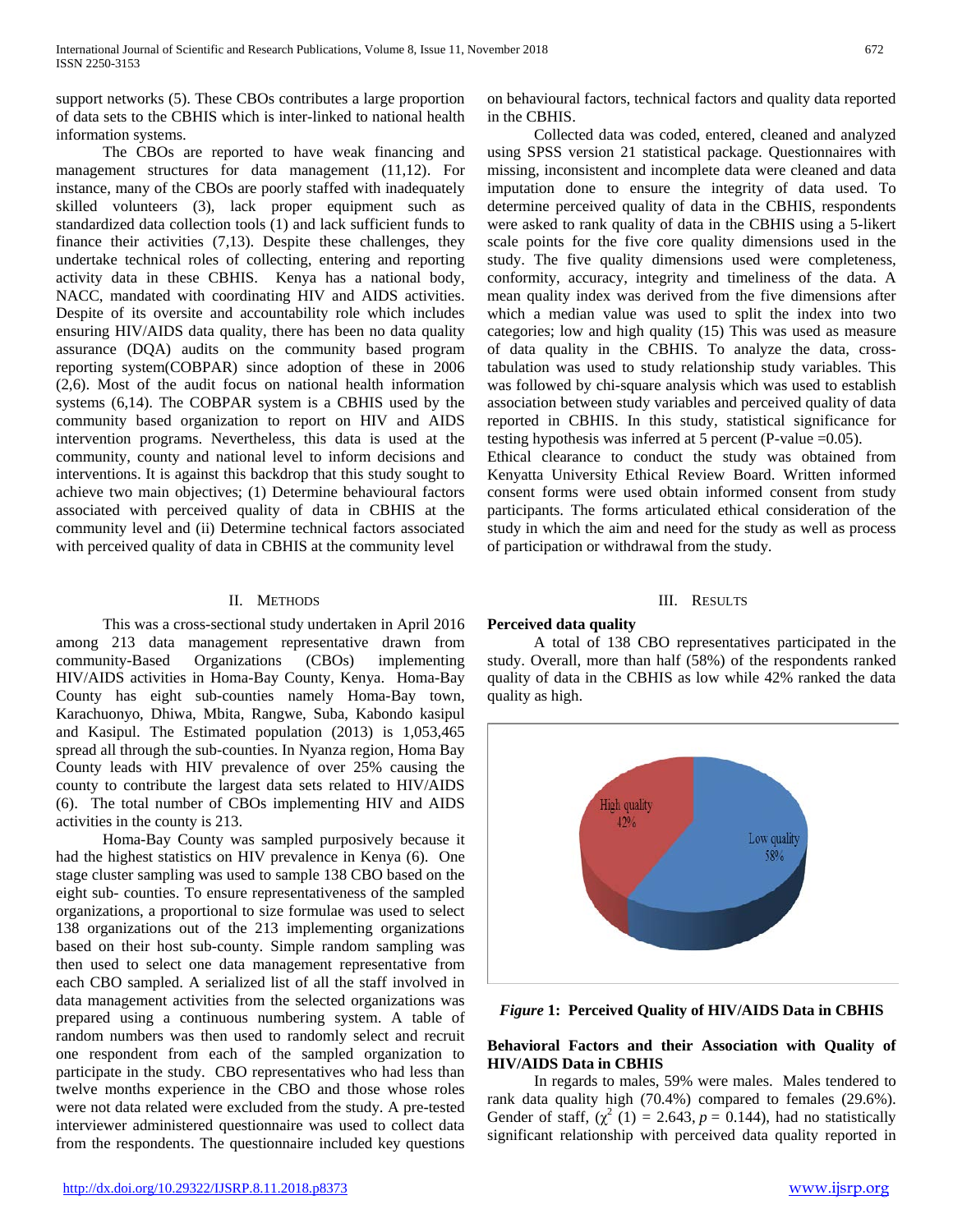the CBHIS. In terms of age, 72% were aged 21-44 years. There was minimal difference on perceived data quality ranking across the different age groups. The proportion of younger staff (21-44 years) ranking data quality as high (80%) compared almost equally with those who ranked the data quality as low (81.9%). The trend was the same for older staff. Age of staff,  $(\chi^2(3) =$ 2.746,  $p = 0.453$ ), had no statistically significant relationship with perceived data quality reported in the CBHIS.

 In regards to highest education level, 59% had middle level college education. Staff who had college education and above tended to rank quality of data in the CBHIS high (100.0%) compared to those who had secondary education level and below (0.0%). There was a statistically significant relationship between education level and data quality  $(\chi^2(3) = 44.895, p = 0.001)$ . In regards to experience, 38% had 2-4 years of experience in their organization. Staff who had at least two years of professional experience and above tended to rank data quality high (82.7%) compared to those who had less than two years of experience (17.3%). There was no statistically significant relationship between work experience, ( $\chi^2$  (4) = 6.509, *p* = 0.169), had no statistically significant relationship with perceived data quality reported in the CBHIS.

| <b>Variable</b>         |               | <b>Quality Perception</b> |              | <b>Total</b> | Chi-square                                  |
|-------------------------|---------------|---------------------------|--------------|--------------|---------------------------------------------|
|                         |               | Low                       | <b>High</b>  | $(n=138)$    | statistics                                  |
| Age                     | $21-34$ years | 43(59.7%)                 | 23(46.0%)    | 66 (48%)     | $\chi^2$ =2.746, df=3,                      |
|                         | 35-44 years   | 16(22.2%)                 | 17(34.0%)    | 33 (42%)     |                                             |
|                         | $45-54$ years | $11(15.3\%)$              | $9(18.0\%)$  | 20 (14%)     |                                             |
|                         | $55+$ years   | $2(2.8\%)$                | $1(2.0\%)$   | 3(2%)        |                                             |
|                         | No Response   |                           |              | 16(12%)      |                                             |
| Gender                  | Male          | 44(56.4%)                 | 38(70.4%)    | 82 (59%)     | $\chi^2 = 2.643$ ,<br>$df=1$ ,<br>$p = 144$ |
|                         | Female        | 34(43.6%)                 | 16(29.6%)    | 50 (36%)     |                                             |
|                         | No Response   |                           |              | 6(4%)        |                                             |
| <b>Education Level</b>  | Primary       | 2(2.7%)                   | $0(0.0\%)$   | 2(1%)        | $\chi^2$ = 44.895,<br>$df=3$ ,<br>$p=.001$  |
|                         | Secondary     | 37(50.7%)                 | $0(0.0\%)$   | 37 (27%)     |                                             |
|                         | College       | 29(39.7%)                 | 53(91.4%)    | 82 (59%)     |                                             |
|                         | University    | $5(6.8\%)$                | $5(8.6\%)$   | 10(7%)       |                                             |
|                         | No Response   |                           |              | 7(5%)        |                                             |
| Professional Experience | $<$ 2 years   | 6(8.2%)                   | 9(17.3%)     | 15(11%)      |                                             |
|                         | 2-4 years     | 37(50.7%)                 | $16(30.8\%)$ | 53 (38%)     |                                             |
|                         | 5-7 years     | 16(21.9%)                 | 13(25.0%)    | 29 (21%)     | $\chi^2 = 6.509$ ,<br>$df=4$ ,<br>$p = 169$ |
|                         | 8-10 years    | $8(11.0\%)$               | $10(19.2\%)$ | 18 (13%)     |                                             |
|                         | Over 10 years | 6(8.2%)                   | 4(7.7%)      | 10(7%)       |                                             |
|                         | No Response   |                           |              | 13 (9%)      |                                             |

# **Technical Factors and their Association with Quality of HIV/AIDS Data in CBHIS**

 In regards to availability of computers, 60% reported availability of functional computers for data storage and management. Staff who had functional computers for data management tendered to rank data quality in CBHIS high (100.0%) compared to those who had no computers tendered to

rank quality (0.00%). There was a statistically significant relationship between availability of functional computers  $(\chi^2(1))$  $=61.888$ ,  $p = 0.001$ ) and perceived data quality.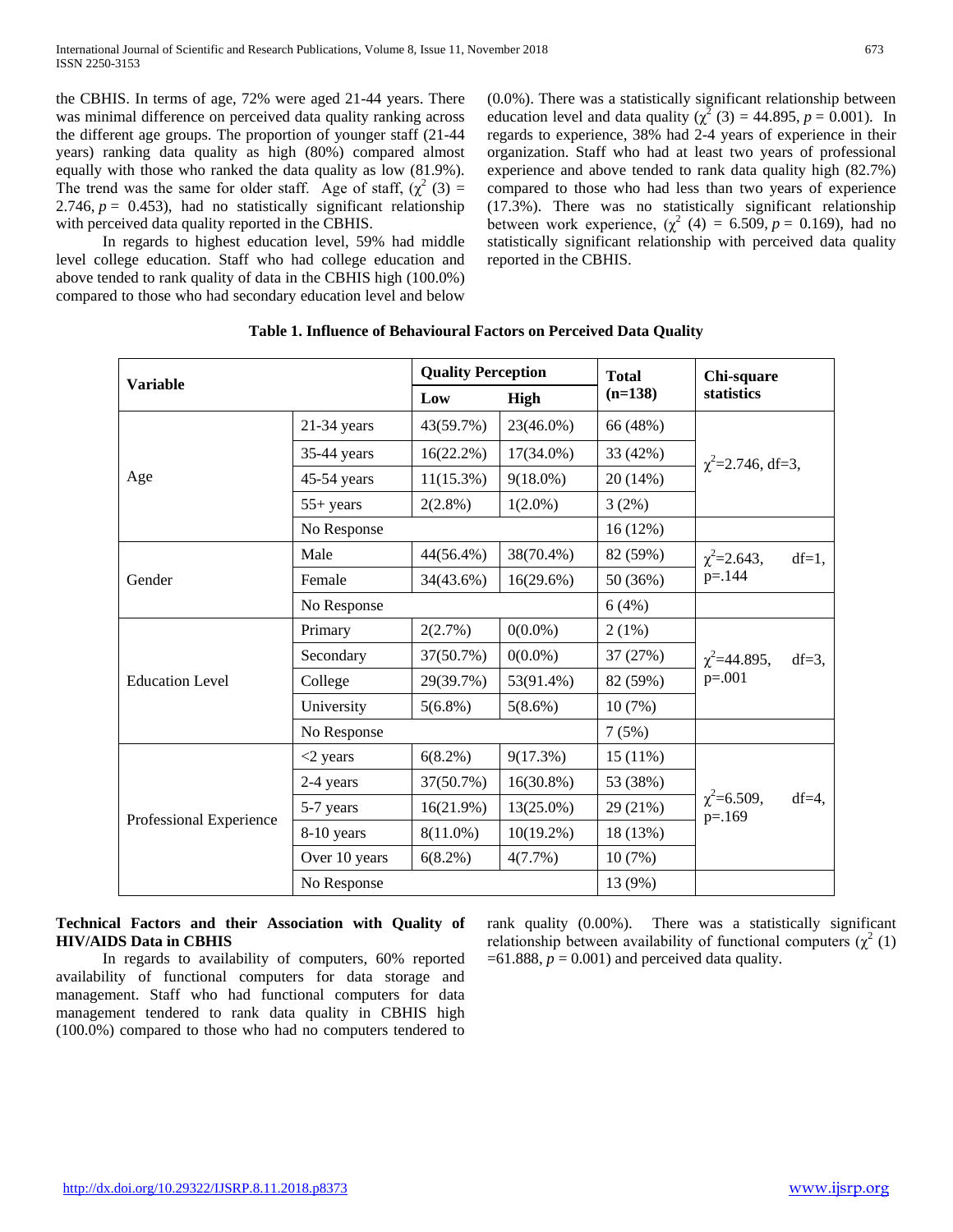| <b>Variable</b>                                           |                | <b>Quality Perception</b> |               | <b>Total</b><br>$(n=138)$ | Chi-square                    |
|-----------------------------------------------------------|----------------|---------------------------|---------------|---------------------------|-------------------------------|
|                                                           |                | Low                       | <b>High</b>   |                           | <b>Statistics</b>             |
| of<br>Availability<br>data<br>computers<br>for<br>storage | Yes            | 16(33.3%)                 | $67(100.0\%)$ | 83 (60%)                  | $\chi^2$ =61.888,<br>$df=1$ , |
|                                                           | N <sub>0</sub> | 32(66.7%)                 | $0(0.0\%)$    | 32 (23%)                  | $p=.001$                      |
|                                                           | No Response    |                           |               | 23 (17%)                  |                               |
| Availability of internet<br>connection                    | Yes            | $20(29.9\%)$              | $10(20.8\%)$  | 30(22%)                   | $\chi^2$ =1.179,<br>$df=1$ ,  |
|                                                           | N <sub>0</sub> | $47(70.1\%)$              | 38(79.2%)     | 85 (62%)                  | $p = 0.293$                   |
|                                                           | No Response    |                           |               | 23 (17%)                  |                               |
| Performance<br>of Data<br><b>Quality Audit</b>            | Yes            | 55(71.4%)                 | 45(83.3%)     | 101 (73%)                 | $\chi^2$ =12.037,<br>$df=2$ , |
|                                                           | N <sub>o</sub> | 22(28.6%)                 | 9(16.7%)      | 31(22%)                   | $p=.001$                      |
|                                                           | No Response    |                           |               | 8(8%)                     |                               |

**Table 2. Influence of Technical Factors on Perceived Data Quality**

 In regards to access to internet connection, 62% reported lack of access to internet Staff who had no access to internet connection tended to rank data quality in CBHIS high (79.2%) compared to those who had internet connection (20.8%). There was no significant association between availability of internet connection  $(\chi^2(1) = 1.179, p = 0.293)$  and perceived data quality reported in the CBHIS.

 In regards to performance of data quality audits, 73% had conducted at least one data quality checks in the last 12 months preceding the study. Staff who reported performing data quality audit tended to rank quality of data high (83.3%) compared to those who reported to have no data quality audit (16.7%). There was a statistically significant relationship between performance of data quality audit  $(\chi^2$  (2) =12.037,  $p = 0.001$ ) and perceived data quality.

# IV. DISCUSSION

 Level of education was shown to influence quality of data in CBHIS. Education level of staff handling data at various stages of data management is an important qualification requirement. Higher educational attainment has been linked to increase the ability of an individual to articulate complex data quality problems and formulating practical solutions to address them (3,16). Data handled by staff with lower education level was reported to be of lesser quality. Staff with low education levels were reported to pre-requisite knowledge for handling complex data and skills required to transform data to suitable reporting formats. This was similarly reported in a study by Ahanhanzo et al. (16) in which education attainment was shonwn to correlate positively with possession of data management skills and abilities.

 Age and gender of data staff didn't have any significant association with quality of data. To a plarge extent, data staff performance depends on individual motivation to work for a healthier community and passion for dealing with data irrespective of the age of the data handler (9). The perceived quality of data in the CBHIS didn't differ with gender roles assigned to the staff. In formal institutions, job-match is based on individual skills and abilities to manipulate and manage data sets rather than their sexual orientation rendering the gender of the role holder inconsequential (16)(8). This means that equipping staff with relevant skills and knowledge has a greater effect in influencing data quality as opposed to their ages and gender orientation. However, the underlying assumptions in these relationships was not extensively explored and investigated hence no conclusive finding can be made.

 Experience in data management provides an important exposure and learning opportunities which can translate into high performance and improved data quality outcomes (17). However, this study found no significant association between experience in data related activities and perceived quality of data in the CBHIS. This could be parlty explained by the high number of volunteer staff who lack pre-requisite technical skills in data management. In the context of skilled staff, experience has been reported to affect data quality perceptions. The technical staff have superior abilities in identification of errors, mistakes and data issues compared to the non-experienced ones (13)(7).The relationship between experience and data quality perceptions needs further investigation to explain and validate these findings. Functional computers comprise essential tools in management data entry, storage and processing (18)(6). Due to financing challenges, many CBOs lack adequate functional computers to aid in these roles. Where available, many staff, especialy those of low education attainment, lack pre-requisite computer skills which are critical in data management activities. Lack of computerized systems is linked to higher probability of data loss, poor record keeping and poor data quality outcomes (1). Improved data quality require equipping the organizations with adequate resources such as networked computers and wellskilled staff, to enhance their capacity to collect and manage the data.

 Many of the data representatives in the implementing organizations reported inadequate technical skills to support execution of their roles as data support staff which included computer skills. There is consensus that technical skills for computer use and data management and manipulation are important elements for achieving high data quality. Studies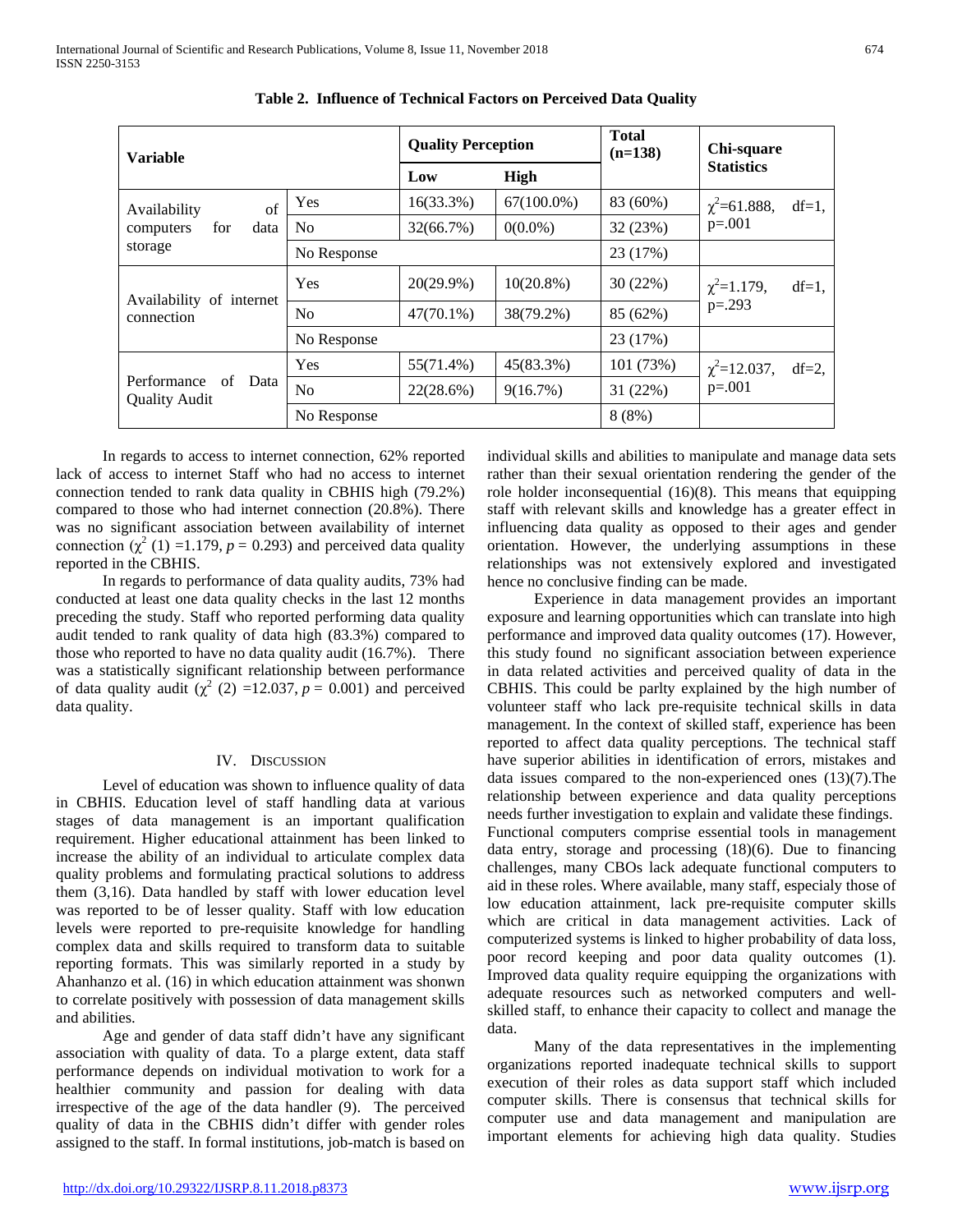indicate that quality of data gathered is highly dependent on the technical skills and resources available in an organization  $(13)(19)(9)(3)$ . Thus, provision of computers should be accompanied by customized capacity building or training opportunities to equip staff with skills for use. This ensures optimal use of the resources and reduction in quality problems emanating from lack of staff technical capacity. This requires organization management and programme stakeholders to take responsibility for poor data in the CBHIs.

 The study found no significant relationship between perceived data quality and internet connection. This contradicts findings of a study by Macharia and Maroa(8) in which internet connection was reported to improve efficiency and ease of data collection and reporting. Internet is perceived to be a useful resource in validating data and communicating outcomes. This difference in result is mainly due to difference in study context; Small organizations such as CBOs don't handle big and complex data which may require complex and well-coordinated information management systems including internet-based communication and networking. However, access to internet is a useful tool in sharing of reports especially where reporting timeliness and cost-effectives of operations is a key priority (1,16). With advancement of technology, evidence points to increasing need for system automation and hence the need/demand for reliable internet access among implementing organizations at the local and grassroot level (1,17).

Performance of data quality audits is an important aspect of data quality assurance and control (6,9). Few CBOs performs any regular data quality checks which was linked to increase in potential for quality gaps in the data collected, achieved and reported. Data quality audits allows organization to identify quality deviations and institute correction measures in a timely manner (16). Regular and well-coordinated quality audits are required to strengthen quality standards in community systems(8). Many of the CBOs don't have the necessary expertise and capacity including resources to perform comprehensive and effective quality audits. Supporting and guiding grassroots organizations in ensuring implementation and maintenance of simple but effective quality assurance programmes can be the solution for improving of the data collected and reported.

# V. CONCLUSIONS

 Staff educational attainment is an important behavioural determinant of data quality. Higher Level of education attainment increases ability of a motivated individual to handle complex data quality-related problems and provide solutions to address them compared to those with lower educational attainment. Availability of functional computers and performance of data quality audits comprise essential technical determinants of quality of data reported in the CBHIS. Providing CBOs with relevant technical skills/capacity building opportunities for HIV/AIDS data management is essential in boosting their ability to collect and report quality data in the CBHIS.

 To achieve high data quality, the study recommends: (i) Implementing organizations (CBOs) management to recruit and hire educated and skilled data staff (who should have at least college education) responsible for data handling and management. However, recruitment and selection of the staff should take into account individual motivation and interest in not only the position but also data-related disciplines to ensure sustained commitment in data quality assurance and improvement; and (ii) HIV/AIDS program partners, governments and other relevant stakeholders should strengthen CBHIS by taking responsibility for equipping the CBOs with enough functional computers and institutionalize regular but frequent data quality checks as key synergetic measures for data quality improvement.

 Achieving these milestones requires implementing organizations and stakeholders to adopt holistic but complementary CBHIS data quality improvement initiatives including staff training programs on data collection, processing and reporting, increasing data collection frequency and use of competent staff to collect data.

## ACKNOWLEDGEMENT

 We acknowledge the valuable contributions of National AIDS control Council and their M&E officers working in the former Nyanza Region for providing their resources and input in this study. We specially thank Mrs. Lucy Okatch, the regional Data officer Nyanza office, and Mr. Edwin Lwanya, the Regional HIV Coordinator, for their cordial support and valuable information in identifying participating CBOs and providing technical information relating to the CBHIS.

### **REFERENCES**

- [1] Chen H, Hailey D, Wang N, Yu P. A review of data quality assessment methods for public health information systems. Int J Environ Res Public Health. 2014;11(5):5170–207.
- [2] Ministry of Health. Ministry of Health. He Korowai Oranga [Internet]. 2017; Available from: http://www.health.govt.nz/ourwork/populations/maori-health/he-korowai-oranga
- [3] Adejumo NA. An Assessment of Data Quality in Routine Health Information Systems in Oyo State, A mini-thesis submitted in partial fulfillment of the requirements for the degree of. 2017;(January):1–90. Available from: https://etd.uwc.ac.za/bitstream/handle/11394/5497/Adejumo\_a\_mph\_chs\_2 017.pdf?sequence=1&isAllowed=y
- [4] Kedar S Mate, Brandon Bennett, Wendy Mphatswe, Pierre Barker NR. Challenges for routine health system data management in a large public programme to prevent mother-to-child HIV transmission in South Africa. Vol. 4, PloS one. 2009. p. e5483.
- [5] Karamouzian M, Madani N, Doroudi F, Haghdoost AA. Improving the quality and quantity of HIV data in the middle east and North Africa: Key challenges and ways forward. Vol. 6, International Journal of Health Policy and Management. 2017.
- [6] NACC. Kenya AIDS Strategic Framework 2014/2015 2018/2019. Natl AIDS Control Counc [Internet]. 2014;1–84. Available from: http://www.nacc.or.ke/attachments/article/181/KNASP III.pdf
- [7] Yakob B, Ncama BP. Perceived quality of HIV treatment and care services in Wolaita Zone of southern Ethiopia: A cross-sectional study. Vol. 5, BMJ Open. 2015.
- [8] Macharia J, Maroa C. Health Management Information Systems (HMIS) Implementation Characteristics that Influence the Quality of Healthcare in Private Hospitals in Kenya. 2014 Ist-Africa Conf Proc. 2014;1–12.
- [9] Shivaji T, Cortes Martins H. Improving data management practices in the Portuguese HIV/AIDS surveillance system during a time of public sector austerity [Internet]. Vol. 4, BMJ Quality Improvement Reports. 2015. p.